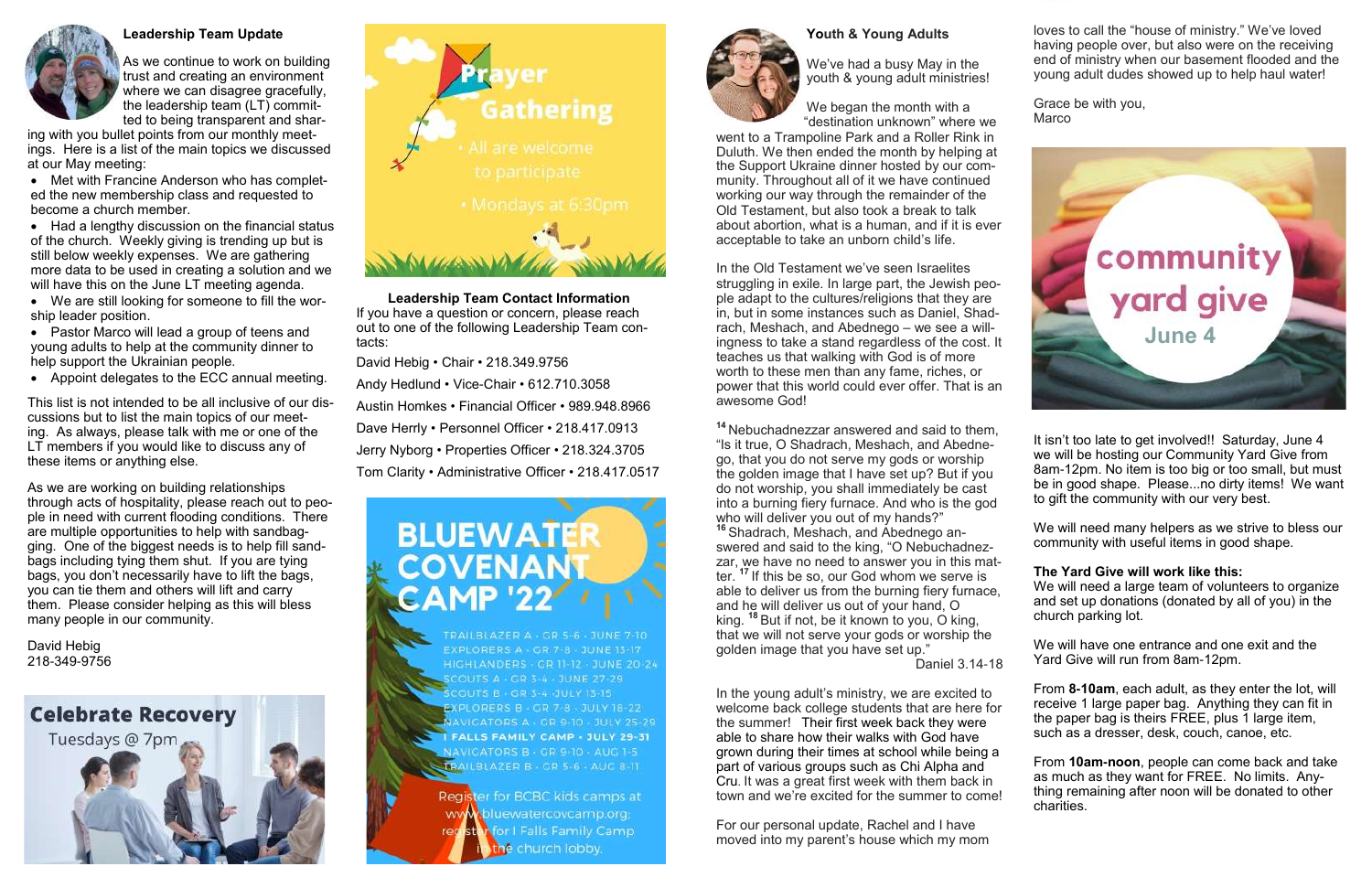

The



### **A Cup of Coffee with Pastor Seth . . .**

I remember the exact place at Bible Camp where I prayed and surrendered my life to Christ. How about you? Is there a special place at a Bible Camp where God met you? Maybe it's in the corner of the chapel, or on a bench outside, or somewhere by the lake. Many of us have powerful experiences with God through Bible camp. That's why we believe that Bible Camps are really important.

This summer is a big struggle for many of our camps. Many camps are still recovering from the pandemic. At our recent Covenant Northwest Conference meeting, camp directors said that they are having a hard time staffing their camps this summer. It would be so sad to see some weeks of camp be canceled. Because we love camp and we want to see them get back on their feet, consider how you might support camp. Perhaps this means volunteering your time, sending your kids, or going there yourself.

One great way to support our local Bible Camp is to come to our All Church Family Camp on July 29-31. On that weekend our church rents the camp and gets the great camp experience of playing, learning, and growing in our relationships with one another. One of our former pastors, Paul Langmade, will be there as our guest speaker! On July 31 our church service will be at camp and we will have baptisms in Bluewater Lake. If lots of people come I know it will be a great encouragement to our Bible Camp. Contact the church to sign your family up or if you would like to get baptized on July 31. Even in a post-pandemic world, we still believe there is an important place for Bible Camp. Let's do our part to support camp ministry so that many more people can grow up to have that one special place they will always remember where they met with God.

Mercy, peace & love be yours in abundance. -Pastor Seth

**In This Edition…** • Cup of Coffee with **Pastor Seth** • Youth & Young Adults • Leadership Team

• People to Celebrate • Celebrate Recovery • Community Yard Give • Bluewater Camp

• Kids Ministry

-—--

Return Service Requested **Profit Org. - Non**





 $\frac{9}{2}$ 

 $\frac{5:22-33}{6:1-9}$ 

 $5:1 - 21$ 

6:10-24

PHILIPI  $1:1 - 11$ 

 $1:15-23$ <br> $2:1-10$ 

ö

LUKE

 $1:1 - 14$ 

 $1 - 13$ <br> $14 - 21$ 

 $1:12 - 20$ 

 $1:21-30$ <br> $2:1-11$ 

 $12 - 18$ 

ഇ  $\mathbb{R}$   $252$ 

58838



Evangelical Covenant



<u>Permit No. 1</u> little and the set of the set of the set of the set of the set of the set of the set of the set o<br>Pro**N jimis Permit No. 1631 1st Ave Experiment No. 1631 1st Ave Experiment No. 1631 1st Ave Experiment No. 1**